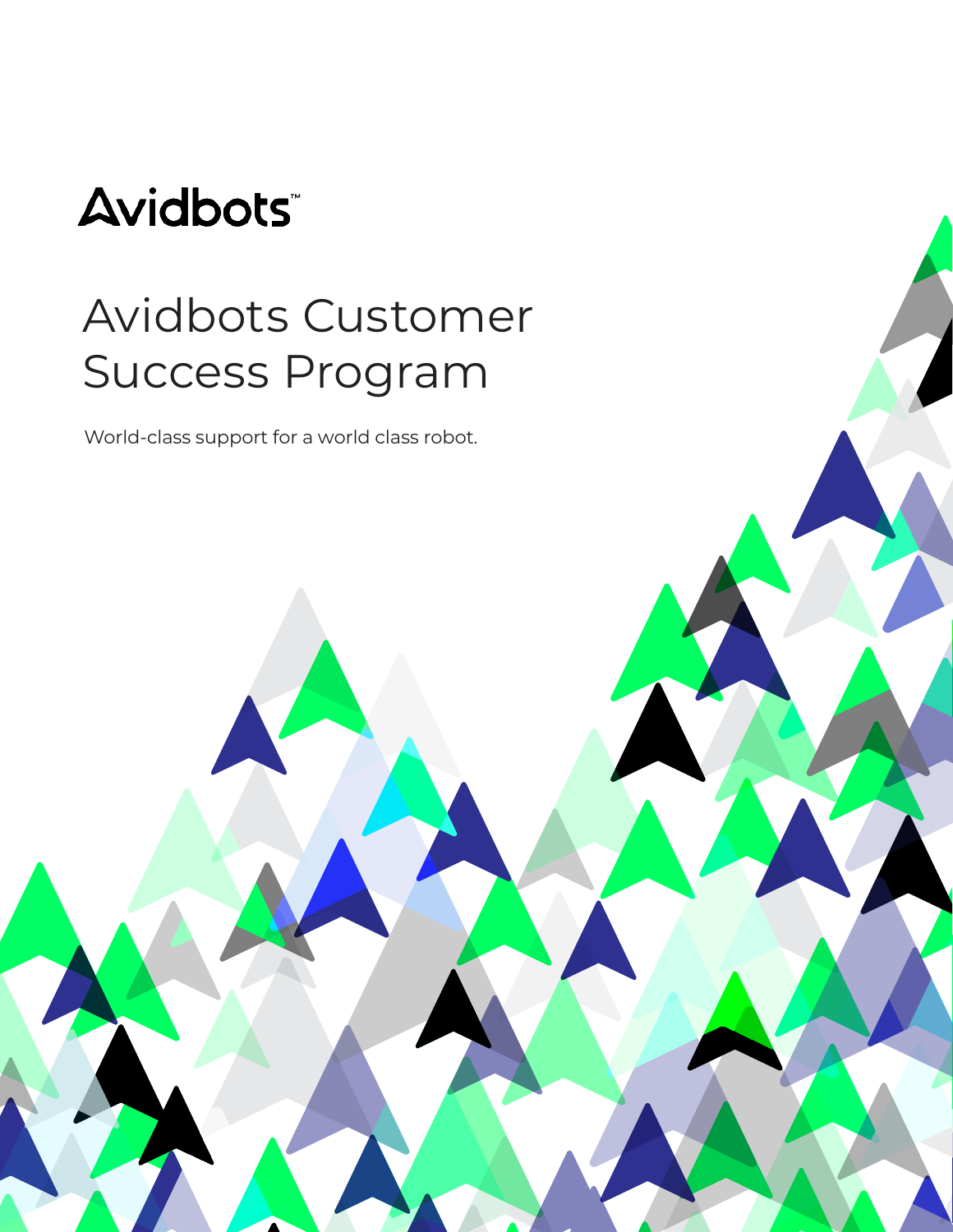# **Welcome to the Future of Floor Cleaning**

Avidbots Neo™ is the most sophisticated autonomous floor-scrubbing robot on the market; just as revolutionary is the support that Avidbots ships behind each Neo. Because Neo is a connected robot, the Avidbots Customer Success Program fundamentally changes the game and provides a level of support yet unseen in the industry. Whether you are purchasing one Neo or an entire fleet, our world class customer success program is here to help you.



#### **WHITE GLOVE TREATMENT FOR A WHITE-HOT ROBOT**

From the moment you receive your robot, our factory-trained technicians assist with your Neo deployment. This includes creating cleaning plans unique to your facility, training your staff on operating and maintaining your Neo and learning about Avidbots Command Center, a web-based platform that provides you with a level of oversight and performance measurement that you won't find in other commercial floor scrubbers. You can think of this as white glove service for your robot scrubber.







#### **ONGOING MONITORING + CONTINUOUS IMPROVEMENT**

Avidbots customer service does not end after your initial deployment. In fact, it transforms into a new and advanced relationship. Because Neo is connected, our Customer Success Team monitors your Neo, working with you to continuously improve based on changing environments, construction, temporary obstructions, weather and traffic patterns.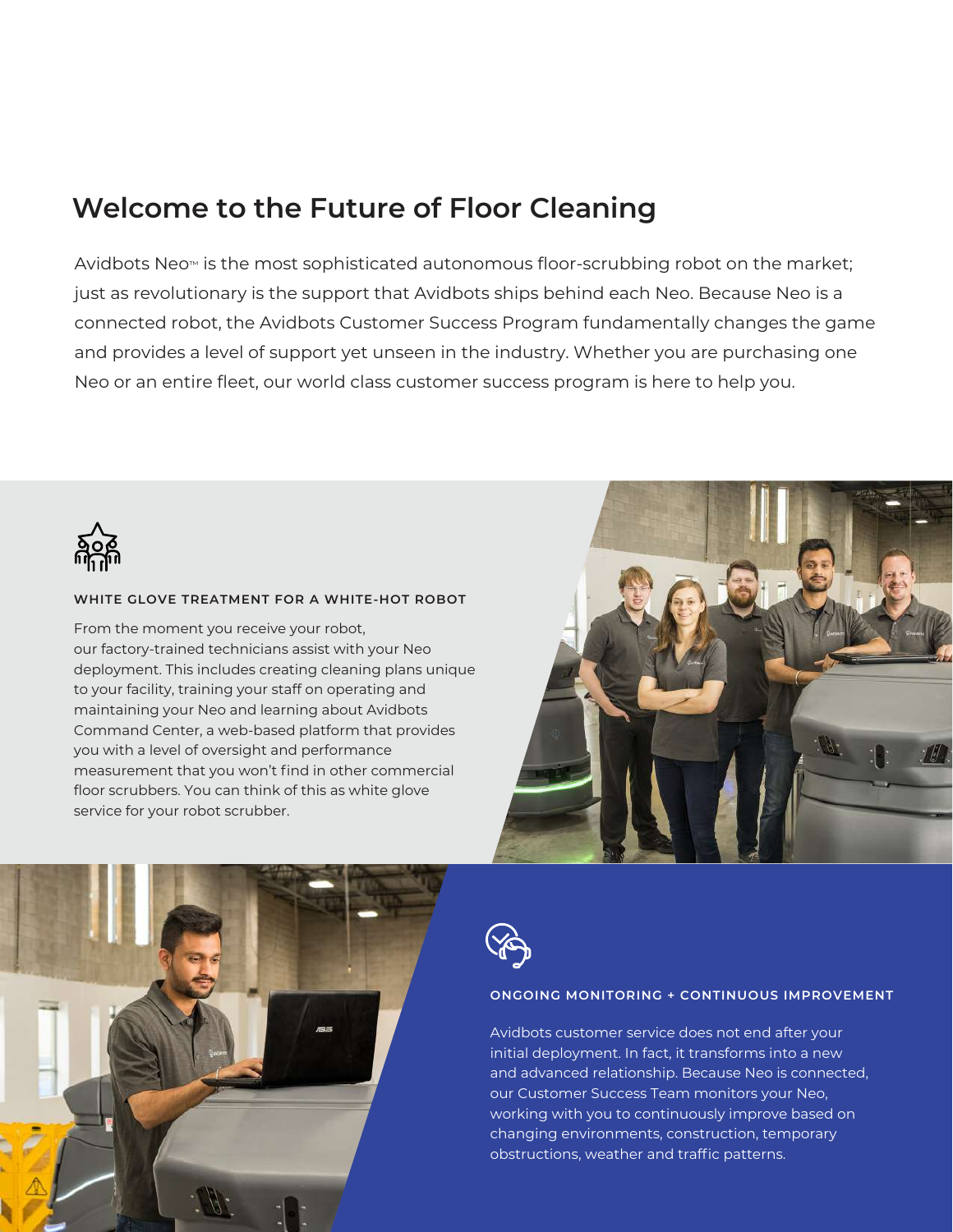

#### **WORLD-CLASS TRAINING**

Getting your maintenance and cleaning team quickly trained and running is one of our primary goals during your Neo deployment. We employ multiple tools to support your setup: training, educational videos, written documentation, a quarterly newsletter to update you on new or enhanced features and multi-language intuitive user interfaces. It is a comprehensive package that gives your staff everything they need to succeed with Neo.







#### **MULTI-CHANNEL COMMUNICATION**

At Avidbots, we strive to make our Customer Success Program as easy to use as our robots. You can reach us by phone or quick response email assistance, so we can always keep your Neo up and running, operating at peak performance. You can even shop for replacement consumables on our online store anytime, day or night!